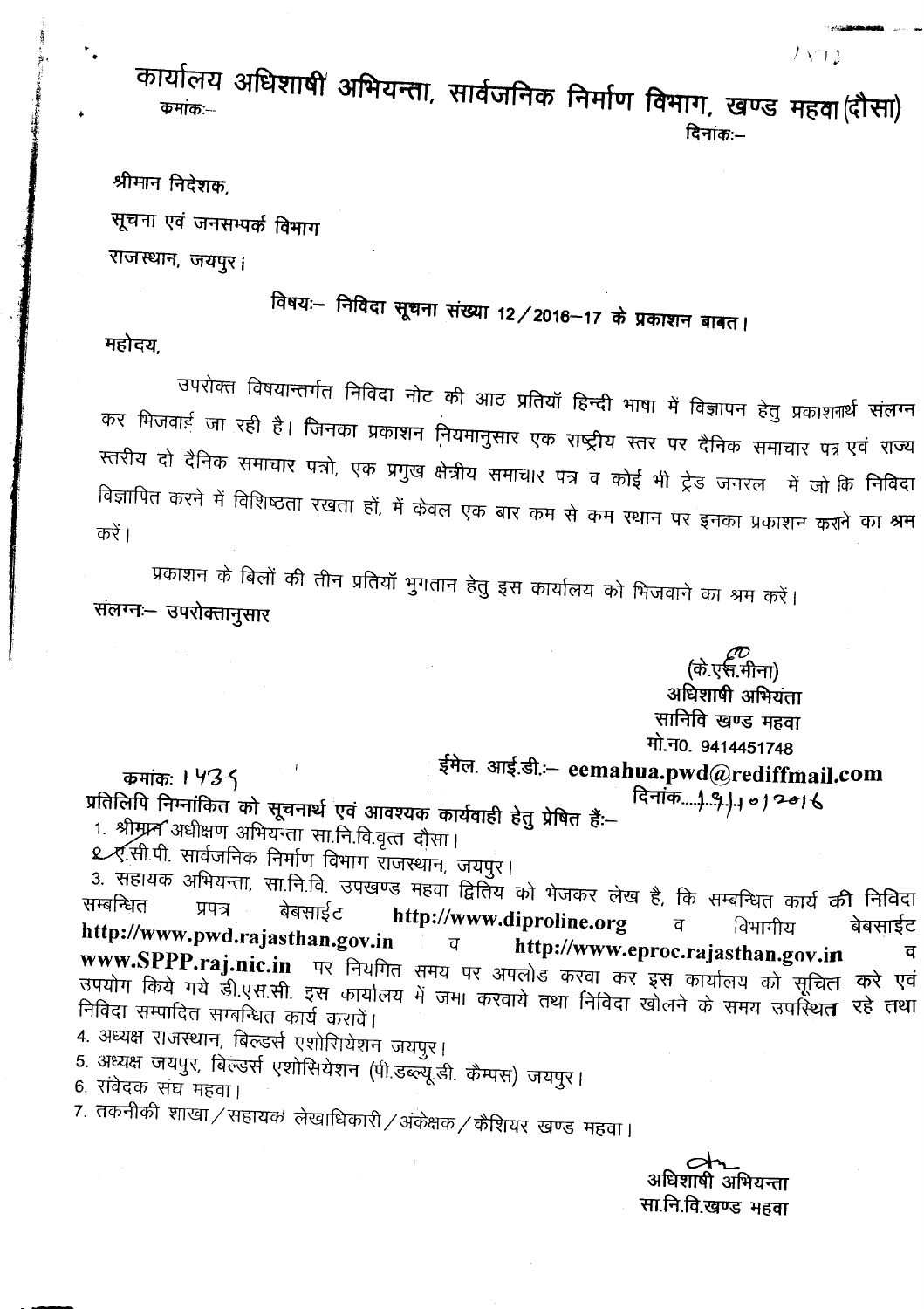#### : कॉम्ज़ी <u>: कामक</u> (IB's) ID3H SUB OB OF OH THEFFITE PUISEITE LEATLICE

#### <u> 1994 सूचना संख्या 12/2016-2017</u>

। ई तिारु कि एहीमारु धार्कानि न्हारू **File ps 1154712 11595-5-3** में हमप्र 5511261 fs , fs 18काफ के किरुकेंछ के पिर्फ ए.एए. कि. कि जकरछ FILISTETS की फि की कि सिठाएंग जुकुशिर के प्राकरार प्रक्रिके \प्राकरार प्रजार प्रचार पार केले ,प्राजार प्रक्रू सकंपू कारु ,पाएकी प्राप्ती काल प्रक्रिके की कि किरुविंग ज़ुक़किंग में रिपर्श्व फ़ायुरार एकी के पितक प्योमनी नज़म के त्रोह कि एडडिम छाएएलाई के नाफ़रालाई

(F TETIS DIFITS DETIFIERS)

| <b>IPaH 50p fift</b><br>THE THIRFFIRE TRITEFOIRE | त माह                                | 08.0                                       | 00.04                                                                                         | प्राय<br>शप<br>ाम्डसेरिज़ाइ रुजाइ<br>匝<br>फ़िर्क़ि<br>$\mathbf{p}$<br>प्राप्त स<br>दवनारायण आवासीय विद्यालय |          |
|--------------------------------------------------|--------------------------------------|--------------------------------------------|-----------------------------------------------------------------------------------------------|-------------------------------------------------------------------------------------------------------------|----------|
|                                                  | ç                                    |                                            |                                                                                               |                                                                                                             |          |
| प्रालम का कामालय<br>15 विनि एड़ारू नॉस्ट         | <b>BIFIE</b><br>कि स्रिक<br>णि प्राक | <b>DISFIR S</b><br>ाष्ट्रीाप्ट प्रज्ञपिष्ठ | (⊭<br>fern <del>o</del> refiro)<br><b>bl</b> $\Phi$<br><b>जिमली जिमा</b> रु<br><b>Denegre</b> | ण्डका कि धिक                                                                                                | .ஈ<br>`⊉ |

। गैफ़क 11मण प्रण "mi.vog.nadizai.er.oorqo.www" 5 वेसप्रकर्ष में 5 मेग्रांस कानीक्रफ के 15 विकित के के लिए निर ग़ाम में फ़िर्न्निर्नि न्डू । ई । किकार एक एकी इंक्टिन्सिड सि "ai.vog.asdissisn.orga.www" 5ई।स्रेक कि स्थिर स्थित

 $-$ : (14 TETIE .03) ETTE DETIFFE to type - है **b** प्रीक्षिति शारु गान्गति कराष्ट्र । इविति  $\overline{3}$   $\overline{2}$   $\overline{2}$   $\overline{2}$   $\overline{2}$   $\overline{2}$   $\overline{2}$   $\overline{2}$   $\overline{2}$   $\overline{2}$   $\overline{2}$   $\overline{2}$   $\overline{2}$   $\overline{2}$   $\overline{2}$   $\overline{2}$   $\overline{2}$   $\overline{2}$   $\overline{2}$   $\overline{2}$   $\overline{2}$   $\overline{2}$   $\overline{2}$   $\overline{2}$   $\overline{$ क56ंछ flute fb -का छारु 021 थिए कर्ज़ कि गिरि ए -क़ा छाल 008 फिल कर्जाक तीर्णक पृप् - काउँ । मक्ति कि क्रिकी  $-$  five to toppin FIV  $\overline{D}$  is in  $\overline{D}$ 

का छाल ०० के कथी कि ७ छाल ०३

কচ ভ্যাচ oar py কপ্ৰাণ্ড *f*f .of ভ্যাচ oa

काओ से अधिक

**FO ff 07 BJF 02** 

 $-$ :  $\overline{4m\mathbf{F}}$  Ipp $\overline{F}$ 

(हाम *पिछ प्रा*रुड होए) .0रु 000ट (FIF frpo SILET f5) .07 000S (FIF *fspo SIFO 49)* 07 0001 (Ell trips fir Fill) .07 008

। [फिडि जामुनामधर्न के .जारु.ए.डण्.क्रां फुळेरु.कि डिफि ज्ज्ञातिष्ठ कि किर्वक्रि ज्ञुकफिप में नार्थ्याजय ापामकी एपिर्नी कर्निएकांस छूप कि जाइतिप्र कि कि जागरु हुनिएम्बर छुर्छ ईए ईाइरु में हाय इविनि शिर रुईरिड ..१

। तिगंड का कि 00.3 प्राप्त कि 310S.11.4S कान्हीं कि 310S.11.31 कान्हीं क्षिप्र कि इंफिन्छाइ \ Fabile हुई सिएए 15blf 1. S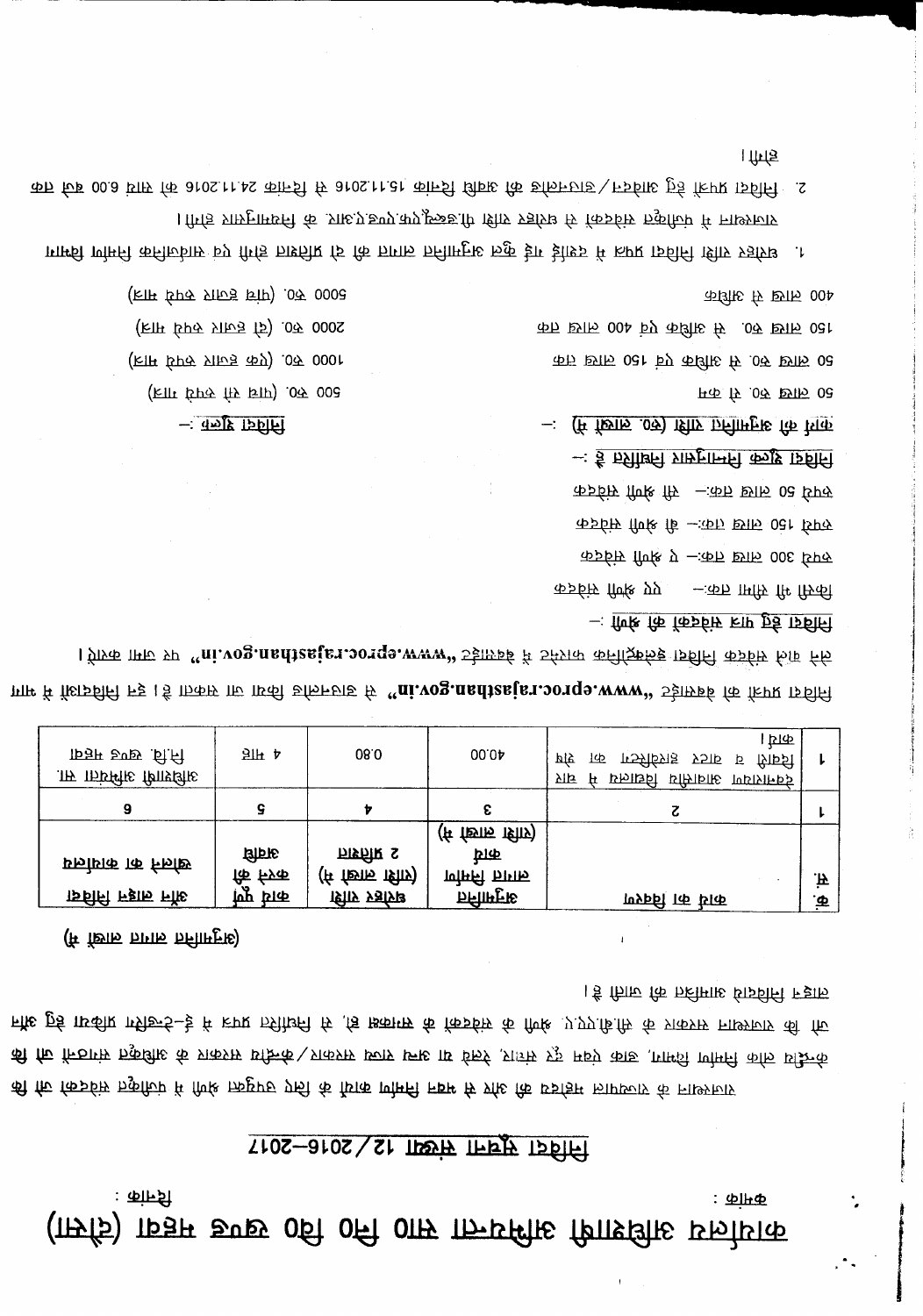(अ) निविदा प्रपत्र इलेक्ट्रोनिक फारमेट में बेबसाईट www.eproc.rajasthan gov.in" पर दिनांक 15.11.2016 प्रातः 10.00 वजे से दिनांक 25.11.2016 को प्रातः 10.00 बजे तक जमा कराये जा राकते हैं। एवं प्राप्त निविदा, , इलक्ट्रीनिक फारमेट में बेबसाईट **"www.eproc.rajasthan.gov.in"** पर इस कार्यालर को सायं 4.00 बजे खोली जायेगी। यदि किसी कारणवश उस दिन अवकाश रहता है, तो अगले दिन उसी समय व उसी स्थान पर निविदायें खोली जायेगी।

(ब) निविदा जमा कराने के बाद <mark>निविदा की समस्त प्रकिया ऑनलाईन होगी।</mark>

(स) तकनीकी आंकलन में सफल निविदाताओं की वित्तीय बिड को खोलने की सूचना निविदाताओं को ई—**मेल से दी** जावेगी।

3. कार्य करने हेतु कार्य स्थल उपलब्ध है।

.. •

- 4. कार्यो के सन्मुख उपरोक्तानुसार वर्णित कार्यालय में संवेदक द्वारा दिनांक 15.11.2013 से दिनांक 24.11.2016 तक किसी भी कार्य दिवस में प्रातः 11.00 बजे पूर्वान्ह से अरान्ह 1.00 बजे निविदा प्रपत्र को देखा जा सकता है अथवा **बेबसाईट** "www.eproc.rajasthan.gov.in & www.sssp.rajasthan.gov.in" पर भी देखा जा सकता है। निविदा प्रपत्रों में निविदाकर्ता के लिए योग्यता सूचना तथा निविदाकर्ता की पात्रता, प्लान, संसिफिकेशन, भवन निर्माण कार्यो की मात्रा एवं दरों का विवरण, नियम शर्त एवं अन्य विवरण वर्णित है।
- 5. निविदाताओं द्वारा निविदा शुल्क /धरोहर राशि नकद अथवा डिमांड ड्राफ्ट अथवा निविदा प्रपत्रों में वर्णित किसी भी प्रकार के रूप में इस कार्यालय में दिनांक 25.11.2016 को अपरान्ह 1.00 बजें ज़क जमा कराना आवश्यक है तथा श्रीमान मुख्य अभियंता एवं अतिरिक्त सचिव सानिवि राजस्थान, जयपुर के आदेश कमांक एफ.7(सर्कूलर)/अनु.–  $11$ /डी.-38 दिनांक 19.04.2012 की अनुपालना में निविदा में अकित कार्यो की धरोड़र राशि निविदा राशि एवं आर.आई. एस.एल. को प्रस्तुत की जाने वाली कार्यालय में दिनांक 25.11.2016 को अपरान्ह 1.00 बजे तक जमा कराना आवश्यक  $\frac{4}{5}$
- 6. धरोहर राशि निविदा प्रपत्रों में वर्णित किसी एक प्रकार की होनी चाहिये।
- 7. कार्य पूर्ण करने की अवधि में मानसून अवधि शमिल है।
- 8. निविदा खोलने की दिनांक से 30 दिवसों तक निविदा स्वीकृत हेतु मान्य (Open) रहेगी। यदि निविदाकर्ता उस अवधि में अपनी निविदा अथवा शर्तो में किसी प्रकार का संशोधन करता है अथवा अपनी नि<sup>ं</sup>वेदा वापस ले सकता है, **तो उसकी** धरोहर राशि जब्त कर ली जावेगी।
- 9. यदि नजदीकी रिश्तेदार (प्रथम रक्त सम्बंधी व उनके पति/पत्नि) कार्य से सम्बन्धिन वृत अथवा अधनीस्थ कार्यालय में खण्डीय लेखाकार अथवा सहायक अभियंता से लेकर अधीक्षण अभियंता स्तर का विंग्सी भी स्तर पर पदस्थापित हो तों उसे कार्य पर नियुक्त करने पर प्रतिबन्ध रहेगा।
- 10. राज्य सरकार में किसी भी अभियांत्रिकी विभाग में किसी भी इंजीनियर अथवा इंजीनियरिंग या प्रशासनिक कार्य पर नियुक्त राजपत्रित अधिकारी राज्य सरकार की अनुमति के बिना सेवा निवृत के 2 वर्ष तक संवेदक अथवां र cn4i11={1 \* xnr -4 m "'11ft Q)'X <sup>~</sup> <sup>I</sup> <sup>~</sup> <sup>~</sup> 3l~ <sup>~</sup> ¢4ill={1lf'j -4 <sup>~</sup> <sup>~</sup> <sup>~</sup> <sup>~</sup> <sup>~</sup> सरकार की उक्त लिखित अनुमति निविदा जमा कराने से पहले अथवा संवेदक के यहाँ सेवायें लेने से पहले अनुमति नही ली है, तो अनुबन्ध रदद किया जा सकेगा।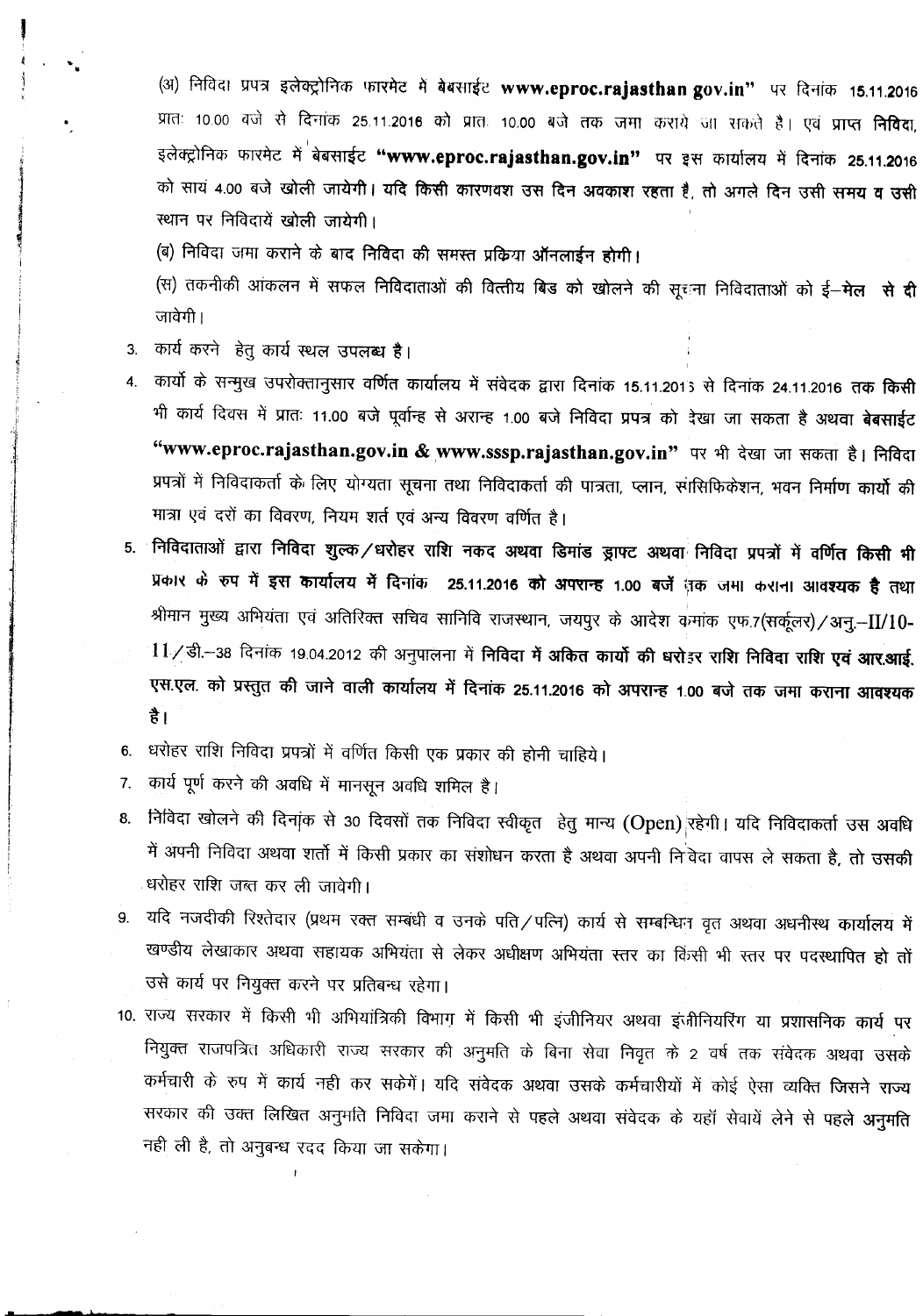- 11. निविदाताओं इन प्रपत्रों को Download कर सकते है। निविदादाता द्वारा निविदा शुल्क नकद अथवा डिमांड ब्राफ्ट के  $\overline{v}$ ए में इस कार्यालय में निर्धारित तिथि तक जमा कराना आवश्यक है।
- 12. वित विभाग के आदेश संख्या एफ.1(1)एफ.डी. ⁄ जी.एफ.एण्ड ए.आर. ⁄ 2007 दिनांक 30.09.2011 (सर्कुलर न0. 1**9 ⁄ 201**1 के अनुसार 50.00 लाख रु तक की **राशि के कार्यों के लिए 500/** – य 50.00 लाख रु अधिक राशि के कार्यों के लिए 1000/- रु की राशि निविदा शुल्क के अतिरिक्त देनी होगी जो डिमाण्ड ड्राफ्ट या बैंकर चैक के रुप में देय होगी। यह डिमाण्ड ड्राफ्ट या बैंकर चैक **मैलेजिंग डायरेक्टर, आर.आई.एस.एल**. के पक्ष में व जयुपर में भुगतान **योग्य होना** चाहिये ।
- 13. ई-टेन्डरिंग के लिये निविदा दाता हेतु निर्देश

**International Contract of the American State** 

i<br>I<br>I<br>I<br>I

•

f~ j. ,

1 1

f ~ I 4 r

in andread<br>I

in Linea**men**<br>I

i<br>international<br>international

.. •

> (अ) इन निविदाताओं में दिलचस्पी लेने वाले निविदा दाता निविदा प्रपन्नों को इन्टरनेटसाईट "www.eproc.rajasthan.gov.in" से Download कर सकते है।

> (ब) निविदाओं में भाग लेने वाले निविदाताओं को इन्टरनेट साईट "www.eproc.rajasthan.gov.in" पर रजिस्टर करवाना होगा। आन लाईन निविदा में भाग लेने के लिए डिजिटल सर्टिफिकेट इनफारमेशन टेक्नोलॉजी एक्ट-2000 के तहत प्राप्त करना होगा जो इलेक्ट्रोनिक निविदा में साइन करने हेतु काम आयेगा। निविदा दाता उपरोक्त डिजिटल सर्टिफिकेट सी.सी.ए. (CCA) द्वारा स्वीकृत एजेन्सी से प्राप्त कर सकते है। जिन निविदा दाताओं के पास पूर्व में वेघ डिजिटल सर्टिफिकेट है, नया डिजिटल सर्टिफिकेट लेने की आवश्यकता नहीं है।

> (स) निविदा दाताओं को निविदा प्रपत्र इलेक्ट्रोनिक फारमेट में उपरोक्त बेबसाईट पर डिजिटल साइन के साथ प्रस्तुत करना होगा। जिनके प्रस्तावं डिजिटल साइन के साथ नही होगें, उनके प्रस्ताव स्वीकार नही किये जायेगे। कोई भी प्रस्ताव अकेले भौतिक फार्म में स्वीकार्य नही होगा।

(द) ऑन लाइन निविदायें निर्धारित दिनांक एवं समय पर खोली जायेगी।

(य) इलेक्ट्रोनिक निविदा प्रपत्र को जमा कराने से पूर्व निविदादाता यह सुनिश्चित कर लेवे की निविदा प्रपत्रों से सम्बन्धित सभी आवश्यक दस्तावेजों की स्केन कॉपी निविदा प्रपत्रों के साथ अटेच कर दी गयी है।

(र) कोई भी टेण्डर इलेक्ट्रोनिकली जमा कराने में किसी कारण से लेट हो जाता है, तो उसका जिम्मेदार विभाग नही होगा।

(ल) टेंण्डर के प्रपत्र में आवश्यक सभी सूचियों को सम्पूर्ण रुप से भरकर ऑन लाइन दर्ज करें।

14. उक्त कार्य के दोष निवारण एवं उनके सुधार (डिफेक्ट लाईविलिटी पीरियड) का उतरदायित्व कार्य पूर्णता के पश्चायत ानियमानुसार रहेगा।

- - ---------------------------------------------

अधिशाषी अभियंता.

सानिवि खण्ड महवा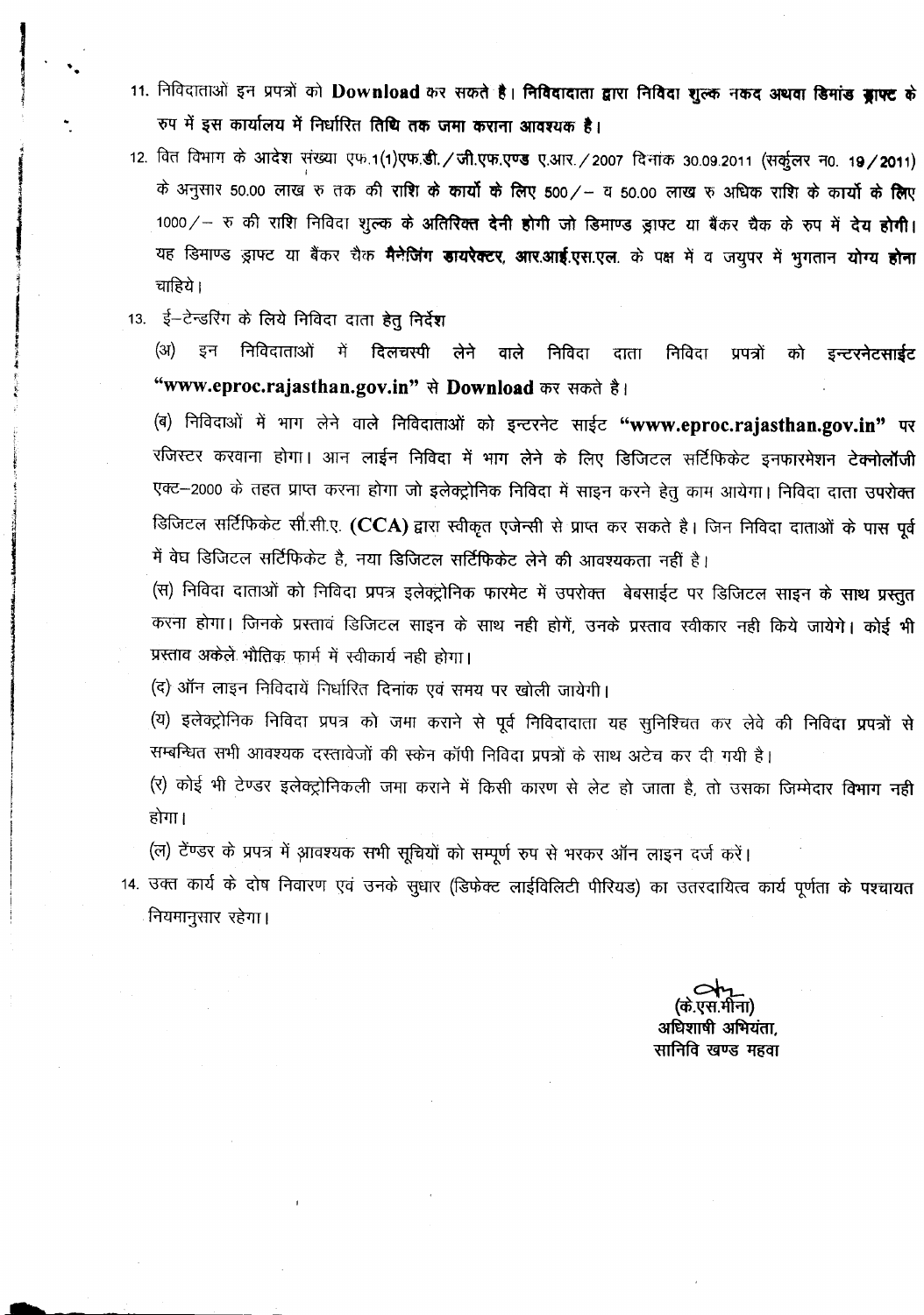## <u>निविदा सूचना संख्या 12 / 2016-2017</u>

| मुख्यालय का नाम का नाम                                | कार्यालय अधिशाषी अभियन्ता सा0 नि0 वि0        |
|-------------------------------------------------------|----------------------------------------------|
|                                                       | खण्ड महवा (दौसा)                             |
| निविदा की कुल लागत                                    | 40.00 (लाख रु)                               |
| कुल धरोहर राशि (रुपयों)                               | अनुमानित लागत की दो प्रतिशत रु 0.80 लाख      |
| निविदा आवेदन/डाउनलोड करने की तारीख (बेबसाईट पर)       | दिनांक 15.11.2016 प्रातः 10.00 बजे से दिनांक |
|                                                       | 24.11.2016 को सायं 6.00 बजे तक               |
| निविदा फार्म जमा कराने की तारीख (बेबसाईट पर)          | दिनांक 15.11.2016 दोपहर 10.00 बजे से         |
|                                                       | दिनांक 25.11.2016 प्रातः 10.00 बजे तक        |
| इस कार्यालय में निविदा शुल्क एवं धरोहर राशि जमा कराने | दिनांक 15.11.2016 दोपहर 11.00 बजे से         |
| की तारीख                                              | दिनांक 25.11.2016 दोपहर 1.00 बजे तक          |
| निविदा खोलने की तारीख (बेबसाईट पर)                    |                                              |
|                                                       | दिनांक 25.11.2016 दोपहर 4.00 बजे तक          |

-

 $\mathbf{I}$ 

(के.एस आधेशा m.~.~~ lffiCJT